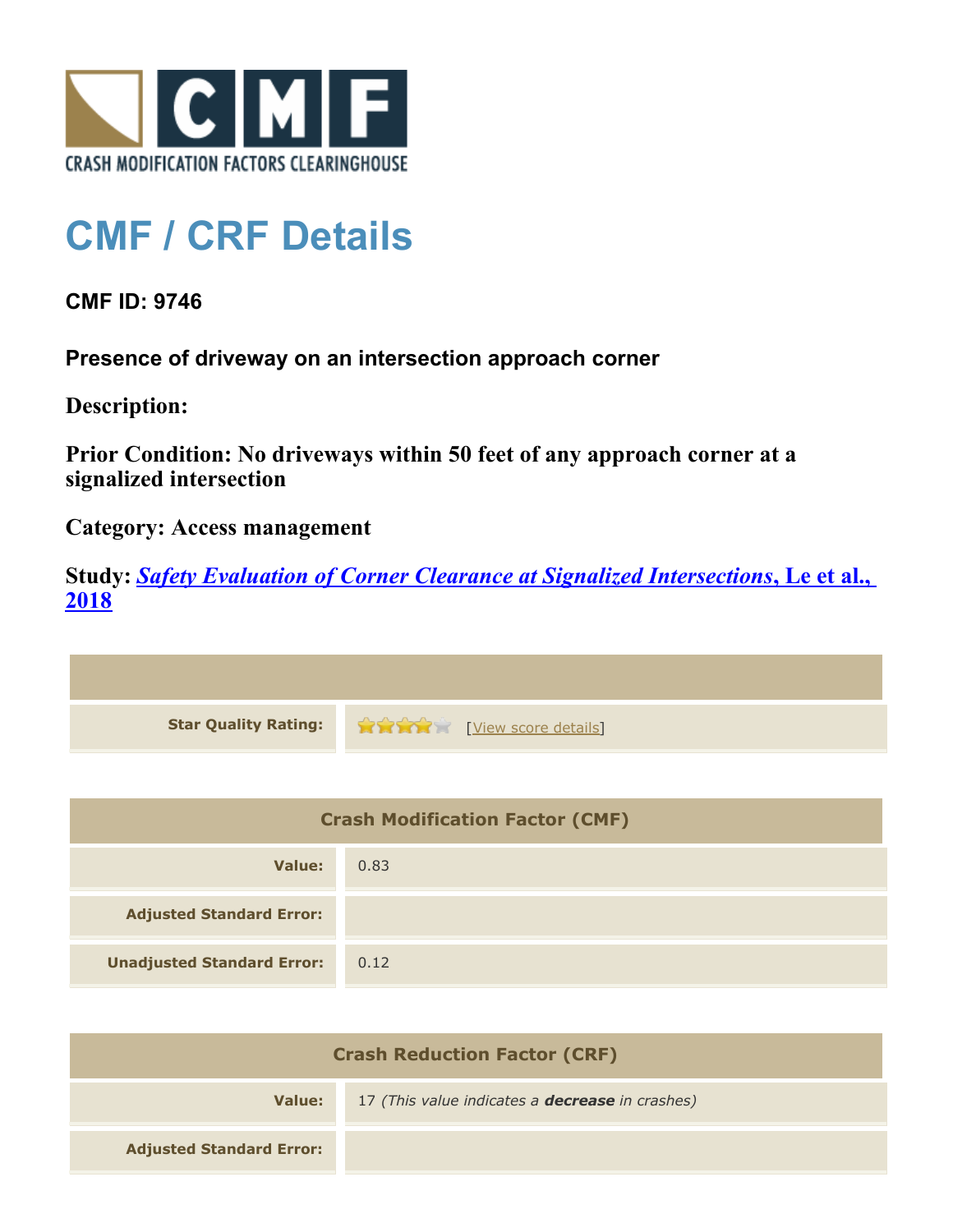| <b>Applicability</b>       |               |
|----------------------------|---------------|
| <b>Crash Type:</b>         | Sideswipe     |
| <b>Crash Severity:</b>     | All           |
| <b>Roadway Types:</b>      | Not specified |
| <b>Number of Lanes:</b>    |               |
| <b>Road Division Type:</b> |               |
| <b>Speed Limit:</b>        |               |
| <b>Area Type:</b>          | Not specified |
| <b>Traffic Volume:</b>     |               |
| <b>Time of Day:</b>        | All           |

## *If countermeasure is intersection-based*

| <b>Intersection Type:</b>         | Roadway/roadway (not interchange related)          |
|-----------------------------------|----------------------------------------------------|
| <b>Intersection Geometry:</b>     | $4$ -leg                                           |
| <b>Traffic Control:</b>           | Signalized                                         |
| <b>Major Road Traffic Volume:</b> | 10406 to 93000 Annual Average Daily Traffic (AADT) |
| <b>Minor Road Traffic Volume:</b> | 500 to 48000 Annual Average Daily Traffic (AADT)   |

| <b>Development Details</b>      |              |
|---------------------------------|--------------|
| <b>Date Range of Data Used:</b> | 2009 to 2011 |
| <b>Municipality:</b>            |              |
| State:                          | CA, NC       |